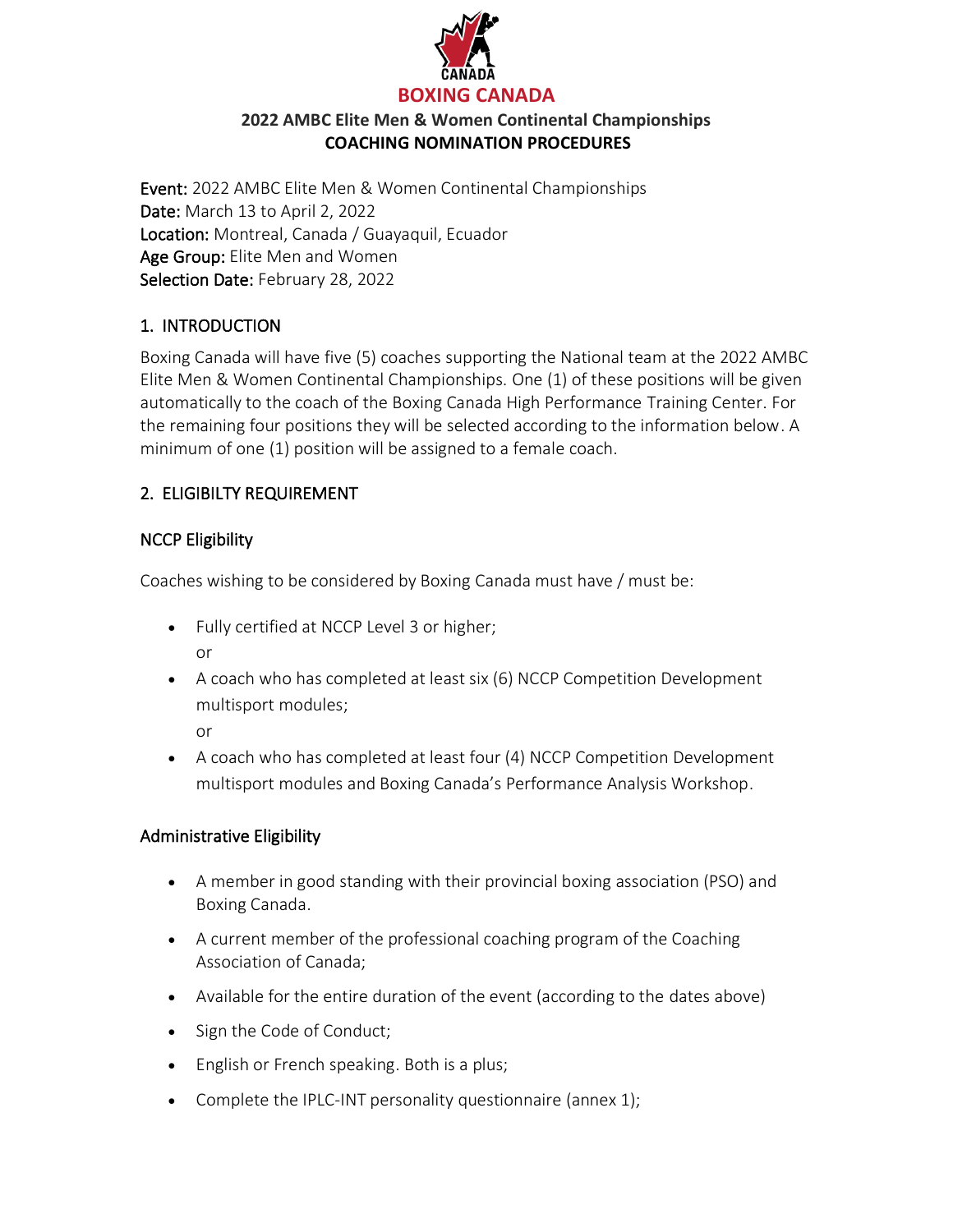

• Background checks and Safe Sport Training.

#### International Eligibility

- Be certified at least 1-star AIBA;
- Provide a valid Canadian passport with an expiry of at least 6 months from the conclusion of the 2022 AMBC Elite Men & Women Continental Championships (September 3rd, 2022);
- Provide a proof that they are fully vaccinated against COVID-19. The QR code will be required. A person is considered fully vaccinated on the 14th day following the injection of the second dose of vaccine.

## 3. MANDATORY EVENTS COMMITMENT

The coaches selected to the team will be required to attend a training camp prior to 2022 AMBC Elite Men & Women Continental Championships, as set out below. Full participation (every training session) is required from all selected coaches, unless otherwise authorized in advance by the HPD.

Here are the relevant dates and location for the mandatory events (subject to change):

- Event Pre-competition 2022 AMBC Elite Men & Women Continental Championships Training Camp: March 13<sup>th</sup> to March 22<sup>nd</sup>, 2022 / Montreal, Canada
- Event Competition 2022 AMBC Elite Men & Women Continental Championships March 22<sup>nd</sup> to April 2<sup>nd</sup>, 2022 / Guayaquil, Ecuador

### 4. SELECTION

All application will be reviewed by the HPD in consultation with the High Performance Advisory Group and the candidates who meet the requirements will be ranked and selected based on the following criteria:

- 1. Curent AIBA certification level;
- 2. Curent NCCP certification level;
- 3. Experience as a coach with the National Team in an international competition or training camp;
- 4. Personal coach of an athlete on the National Team within the last two years.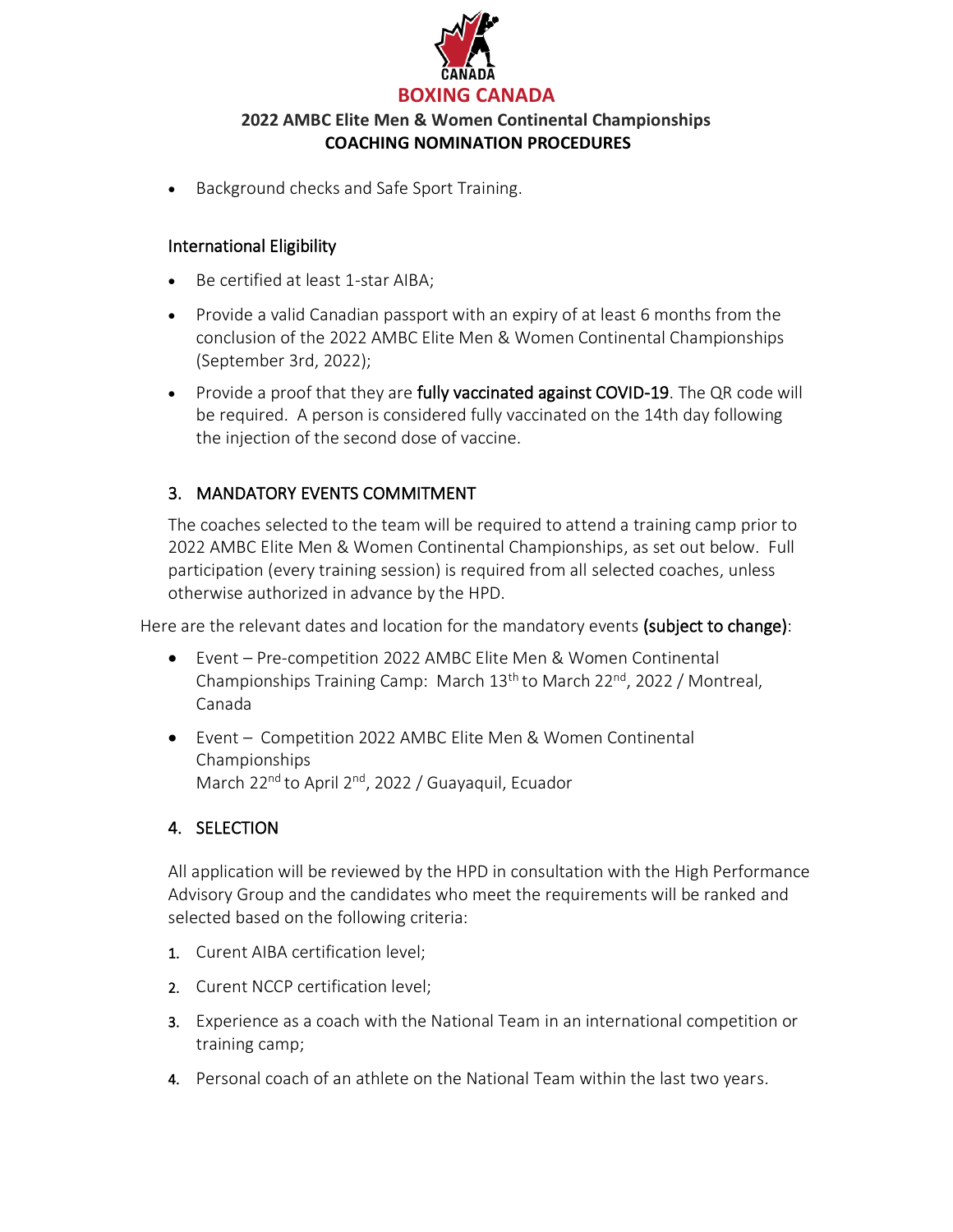

#### 5. COMMUNICATION

The selection process for coaching staff will be published by Boxing Canada through Boxing Canada's established channels, being branches, Boxing Canada website and social media.

### 6. PROCESS AND TIMELINE

Coaches have until Monday, February 28<sup>th</sup>, 2022, 8:00am EST to submit their nomination by completing the PDF form. On March 1<sup>st</sup>, Boxing Canada will contact all selected and non-selected coaches by phone, to advise them of the selection decisions.

Only coaches meeting eligibility requirements will be reviewed.

### 7. FUNDING

Travel and full board accommodation expenses associated to the participation of the pre-competition camp and the competition will be covered by Boxing Canada. Please note that these positions will not be remunerate.

### 8. IMPORTANT DATES

| February 18th, 2022                           | Publishing of the Coaching Selection Criteria for the 2022<br>AMBC Elite Men & Women Continental Championships.         |
|-----------------------------------------------|-------------------------------------------------------------------------------------------------------------------------|
| March 1st, 2022                               | Boxing Canada Coaching Team Selection Announcement for<br>the 2022 AMBC Elite Men & Women Continental<br>Championships. |
| March 13 <sup>th</sup> , 2022                 | Team arrival in Montreal at Pre-competition 2022 AMBC Elite<br>Men & Women Continental Championships training camp.     |
| March 13 <sup>th</sup> to March 22nd,<br>2022 | Pre-competition 2022 AMBC Elite Men & Women Continental<br>Championships training camp - Montreal, Canada.              |
| March 22nd, 2022                              | Team arrival at 2022 AMBC Elite Men & Women Continental<br>Championships in Ecuador.                                    |
| March 24 <sup>th</sup> , 2022                 | First day of competition.                                                                                               |
| April 1st, 2022                               | Last day of competition.                                                                                                |
| April 2 <sup>nd</sup> , 2022                  | Team departure from the 2022 AMBC Elite Men & Women<br>Continental Championships to Canada.                             |